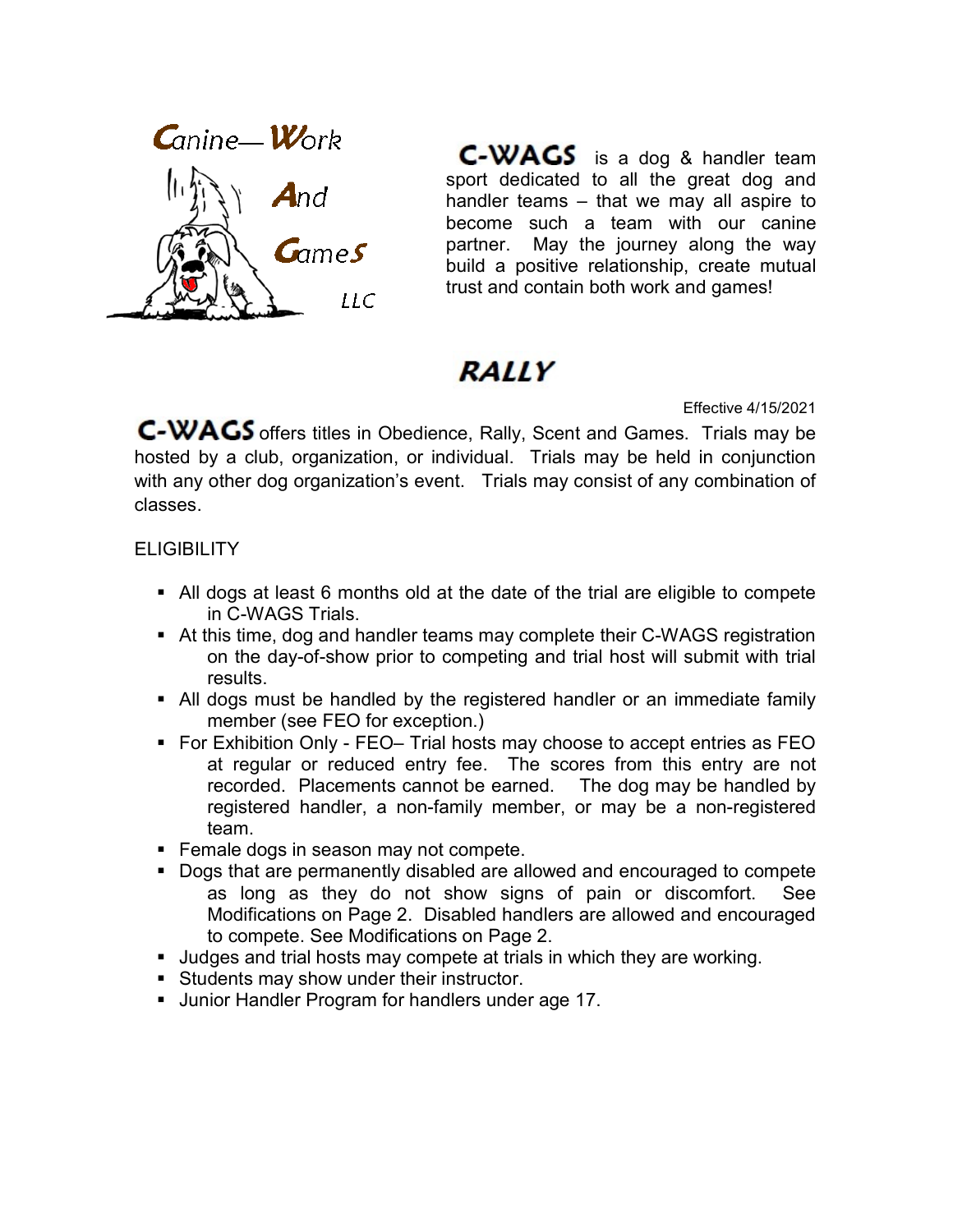## SHOW GROUND EXPECTATIONS

 A show / trial is a chance to connect with old friends and an opportunity to make new friends. As such:

- All exhibitors are expected to treat the judges, advocates, trial hosts, their canine partner and all other exhibitors with respect.
- All judges, advocates and trial hosts are expected to show respect to all exhibitors.
- The owner / handler has complete responsibility to maintain control of their dog on the show grounds
- Any judge, advocate or trial host has the authority to excuse / remove any dog or handler from the ring or show grounds due to aggression towards a dog or person. This includes handler-delivered corrections to their dog in or out of the ring. A warning is optional. The decision to remove a dog and / or handler from the trial grounds is final for that trial. A report must be submitted to C-WAGS by the trial host. A review by C-Wags will determine if the dog / handler may show again at future trials.
- All dogs must be on leash and under control at all times on the show grounds unless in the competition or practice ring. Dogs must be on leash when entering and exiting the ring. Dogs may be carried into or out of the ring.
- Collars: The dog must wear a buckle, snap or properly fit martingale collar and/or body harness in the ring. Collars / harnesses with tags may be worn in the ring. Electronic training collars not allowed on the grounds.
- Trial hosts are encouraged, but not required to allow move-ups between trials.
- Exhibitors are expected to be familiar with the rules for the organization and the classes that they enter.
- Judges are expected to apply judging criteria consistently from team to team.
- Judges may discuss an exhibitor's score after the conclusion of the class. The judge may discontinue the discussion if in the judge's opinion, the discussion becomes offensive.
- **Exhibitors may request to be excused during the performance. Judges must** honor any such request.
- Modifications Reasonable Modifications may be requested at each trial. Handlers requesting a modification for either themselves or their dog must complete the Modification form prior to the class. The judge will review and has the sole authority to approve or deny all requests for their class. Dogs physically unable to complete the required exercises may enter as FEO. Judges are not required to approve all modifications. Even with a modification the principal parts of the exercise must still be incorporated into the exercise. Judges may suggest a modification that will meet the criteria. Approved modification forms will be attached to the score sheet for that team.
- Minimum Ring Size –

Starter / Advanced / Zoom 1 / Zoom 1.5 1800 Sq. Ft. – 3500 Sq. Ft Pro / ARF / Zoom 2 2400 Sq. Ft. – 4000 Sq. Ft.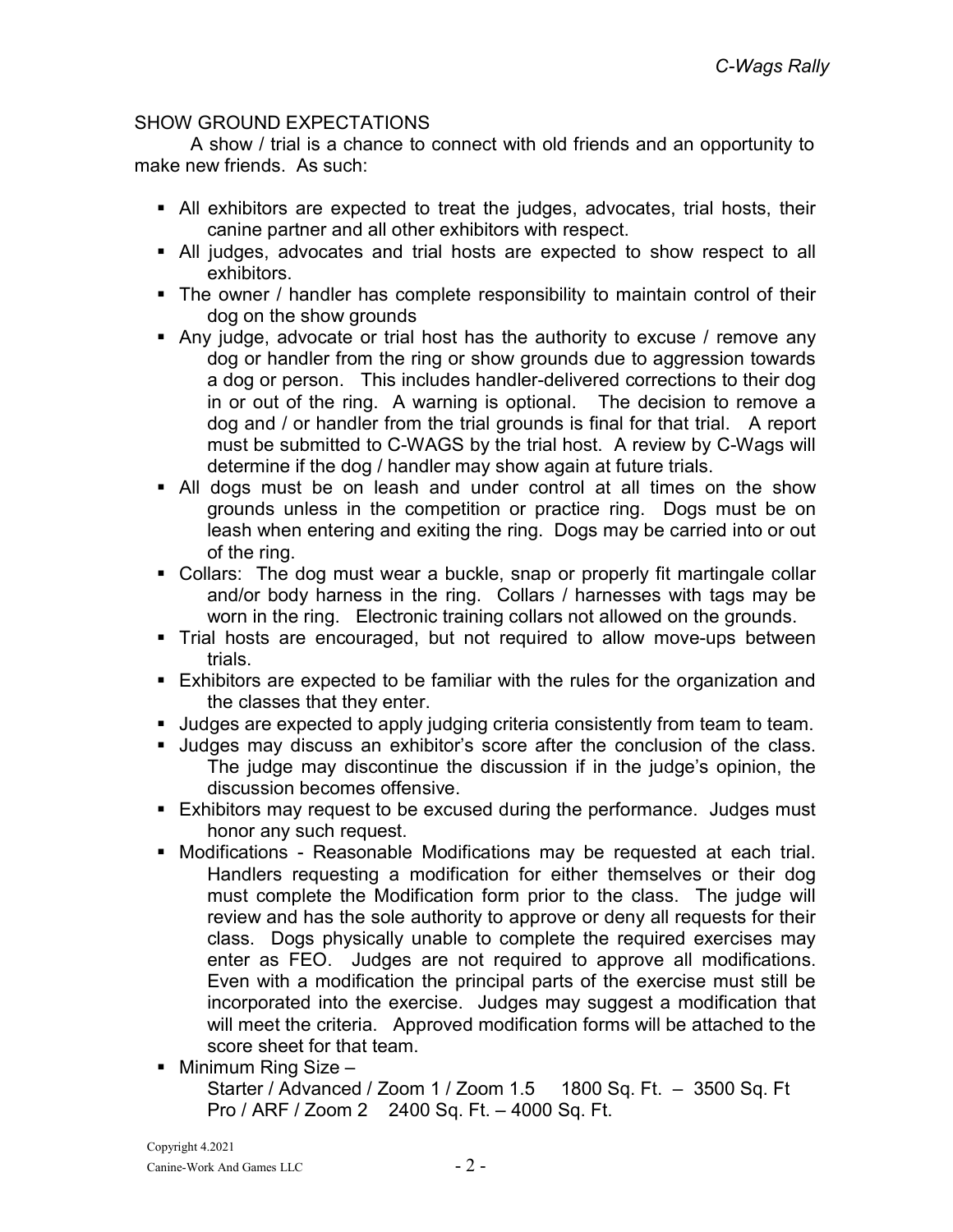- Judging Order trial hosts are encouraged to arrange judging order by jump heights where appropriate. Dogs should be judged in scheduled order as much as possible. Possible conflicts should be brought to the attention of the judge or gate steward before the class begins, at which time movement within the class may be made. Judges are not required to wait for any team that is not ready when it is their turn.
- **Teams may compete in multiple levels at the same trial while working on the** title for those classes or while working towards the Championship title.
- A dog may be registered as a team with more than one handler.
- A dog may not be entered in the same class more than one time unless the SECOND run is FEO.

## Jr. Handler Program

- Open to any handler under the age of 17 at the date of the trial
- The Jr. Handler and dog team must be registered with C-WAGS
- The dog may have earned or be actively competing towards titles in obedience or rally with another handler. A dog may not be entered in the same class more than one time unless the SECOND run is FEO.
- Jr. teams may start at the lower level of each program (regardless of titles the dog has earned with other handlers) and progress through the levels as titles are earned.
- All classes have a Jr. Division.
- Will follow the standard judging guidelines in all classes with a few exceptions, which are noted in general judging guidelines.

Placements will be given to at least the top 4 teams. The team does not need to qualify to place. Other non-qualifiers should also receive recognition for efforts.

### Trial Official's Division (TO)

Trial Hosts may have a TO division open to the judge and trial host officials/workers/judge's family members who wish to enter the class.

- Scores earned in the Official's division will not be eligible for special awards.
- Trial hosts are not required to offer placements within this division.
- Qualifying scores will receive a qualifying ribbon.
- The class judge's family members must enter this division if entered in the class.
- Trial host officials, instructors, and workers may enter this division if they wish not to be in the placements.
- If the judge wishes to enter a class they are judging, another approved judge must be in attendance to judge their run. It may be run before, at the end of the class or trial.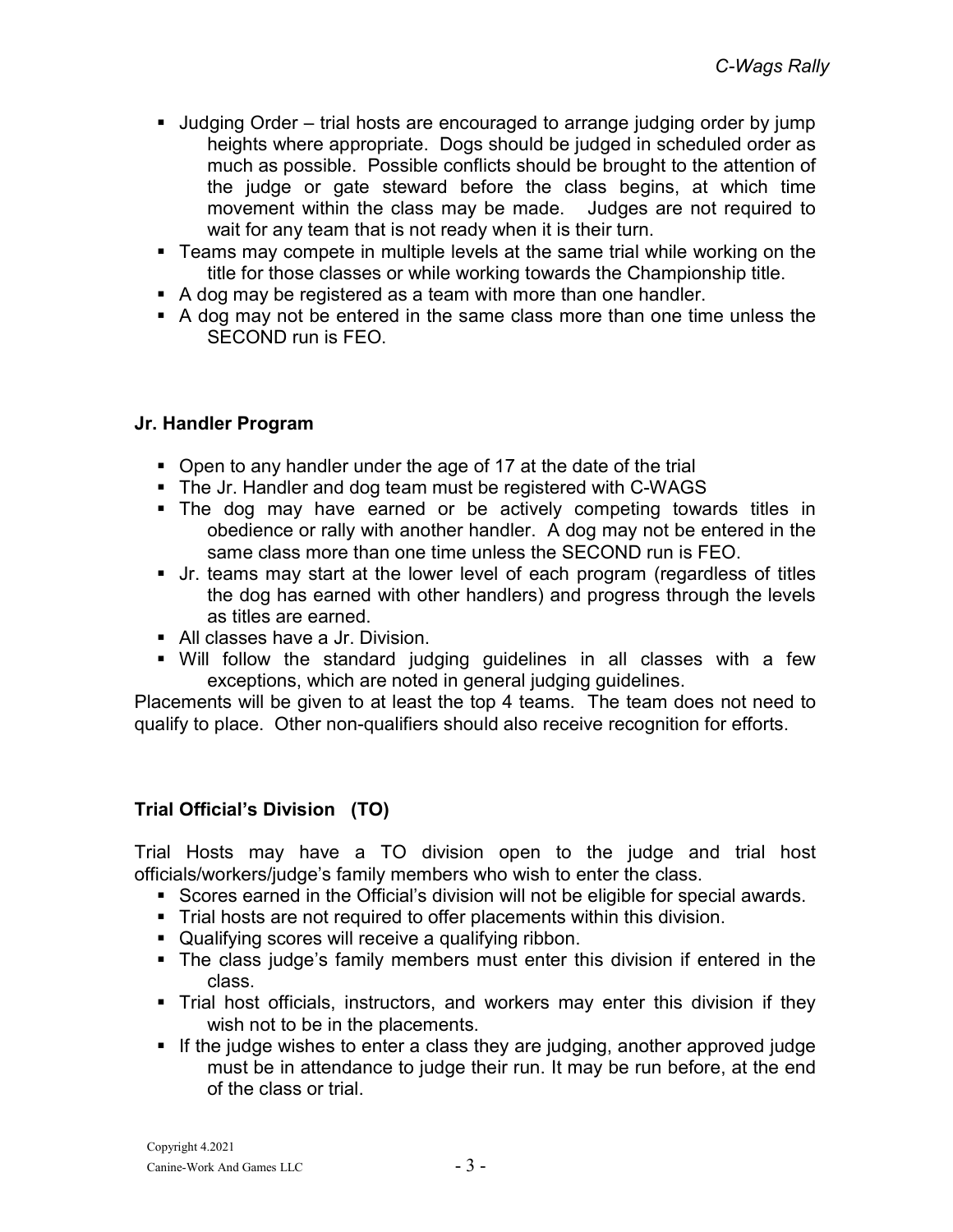## Rally Championship Titles-

ACE – team may continue to compete indefinitely in the B division of all classes. After earning a class title, teams that receive 10 additional qualifying scores will be awarded the ACE title for that class. C-WAGS Starter Rally Ace (CW-SRA), C-WAGS Advanced Rally Ace (CW-ARA), C-WAGS Pro Rally Ace (CW-PRA), C-WAGS ARF Ace (CW-ARFA), C-WAGS Zoom 1 Ace (CW-ZR1A), C-WAGS Zoom 1.5 Ace (CW-ZR1.5A) C-WAGS Zoom 2 Ace (CW-ZR2A).

See Obedience, Games and Scent Rules for other ACE titles.

## Master Team Award

This award may be applied for once the team has completed ACE titles in three of the four different C-WAGS events: Obedience, Rally, Games, Scent. The Master Team Award is available in Four Levels, corresponding to the earned ACE titles.

| <b>Master Team</b>             | <b>Master Team</b>                     | <b>Master Team</b>                | <b>Master Team</b>       |
|--------------------------------|----------------------------------------|-----------------------------------|--------------------------|
| <b>Award Level 1</b>           | <b>Award Level 2</b>                   | <b>Award Level 3</b>              | <b>Award Level 4</b>     |
| Obedience Ace                  | <b>Obedience Ace</b>                   | <b>Obedience Ace</b>              | Obedience Ace            |
| Level 1                        | Level 2                                | Level 3                           | Level 4                  |
| Starter or Zoom 1<br>Rally Ace | Advanced or<br>$Zoom$ 1.5<br>Rally Ace | Pro or Zoom 2<br><b>Rally Ace</b> | ARF Ace                  |
| Games                          | Games                                  | Games                             | Games                    |
| Level 1 Ace                    | Level 2 Ace                            | Level 3 Ace                       | Level 4 Ace              |
| Scent Level 1 Ace              | Scent Level 2 Ace                      | Scent Level 3 Ace                 | <b>Scent Level 4 Ace</b> |

Teams may begin competing in C-WAGS Rally in any class

### Or combination of classes.

C-WAGS Rally classes are:

Advanced Rally **Zoom 1** Pro Rally **Zoom** 1.5

Starter Rally **ARF** – (Agility-Rally-Freestyle) Zoom 2.

Each class will consist of "A", "B", "TO" and Junior divisions.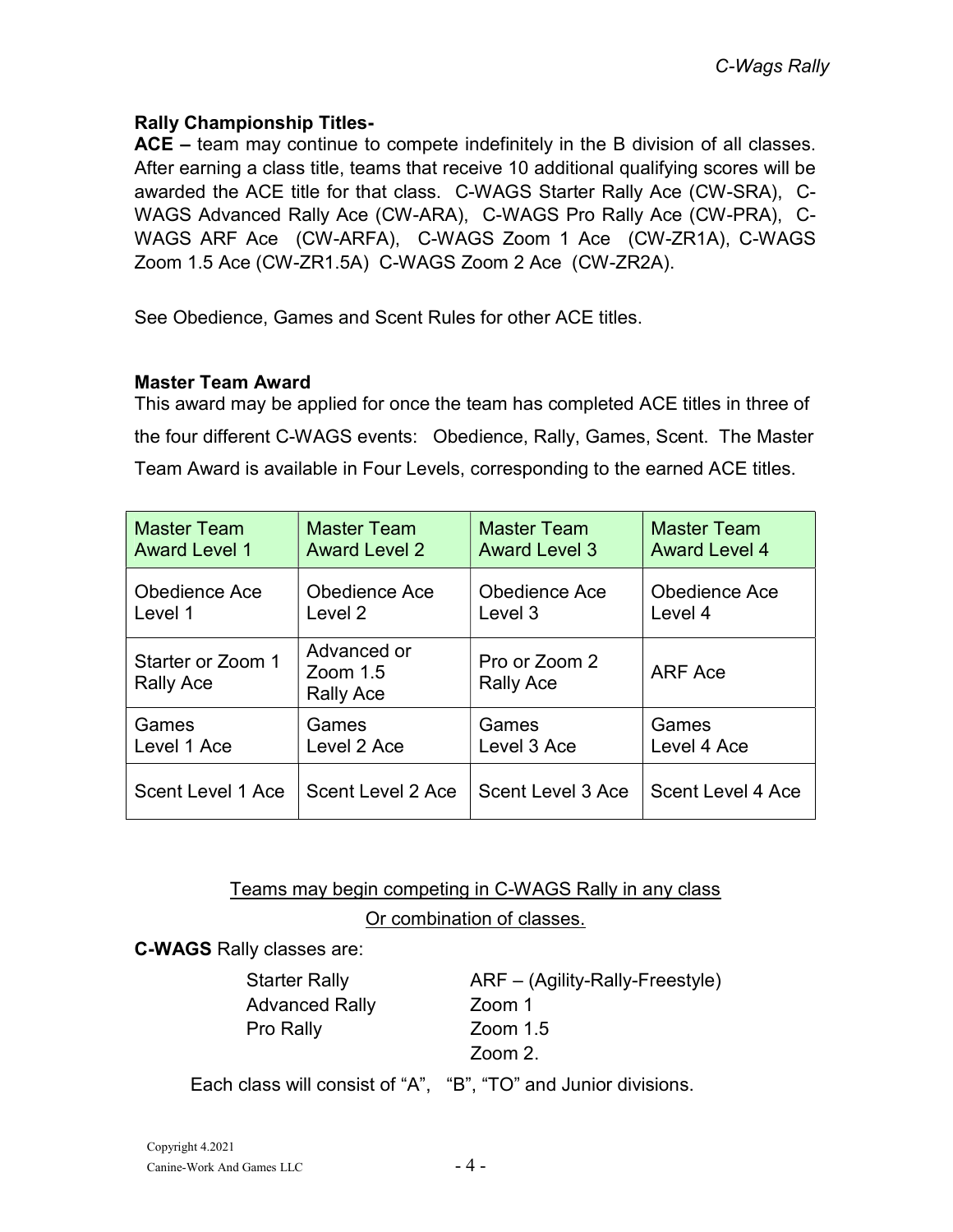## General Judging Guidelines and Definitions:

100 Total points possible in each regular class.

- Barking more than three or four barks will receive a 3 point deduction. Continuous barking will receive a Non-Qualifying score.
- Cues Handlers are permitted to talk, praise and encourage the dog through out the performance.
	- Unless specifically stated otherwise in the description of an exercise, the following applies - both hand and voice cues may be given simultaneously for all parts of an exercise.
	- Additional cues to get the behavior, whether verbal, hand/body, including clapping hands or legs will be penalized 3 points.
	- "Stay" as long as the dog is not moving, a repeated "stay" would not be penalized as the dog is already exhibiting the behavior.
	- The dog's name may be used with a cue and will not be penalized unless used as a second cue. Example: "SPOT SIT", no penalty. But used as "SPOT" wait a second or two and then "SIT" would be a second cue and penalized.
	- Loud or intimidating cues or signals will receive a 5 point deduction.
	- Unless specifically stated otherwise, foot movement by the handler as part of a cue will be penalized. A 1 to 3 point deduction depending on the portion of the exercise will result for foot cues used during an exercise. Example: small movement of the handler's feet in cuing the dog to perform a finish would be a 1 point deduction. Stepping forward on the Drop on Recall would be 3 points.

Deductions – Minimum deduction in Rally is one point and higher. Deductions are to be made in one-point increments. Minor faults that would be scored as a 1/2-point deduction in traditional obedience are not scored as faults in C-WAGS Rally. For example, a minor crooked sit is not to be deducted from the team's score, while a significantly crooked sit (generally at more than 45 ° from heel positions) would be scored one point or higher, depending on the degree of the fault.

No more than 10 points per exercise may be deducted. An exercise will be considered non-qualifying if final deductions total 10 points.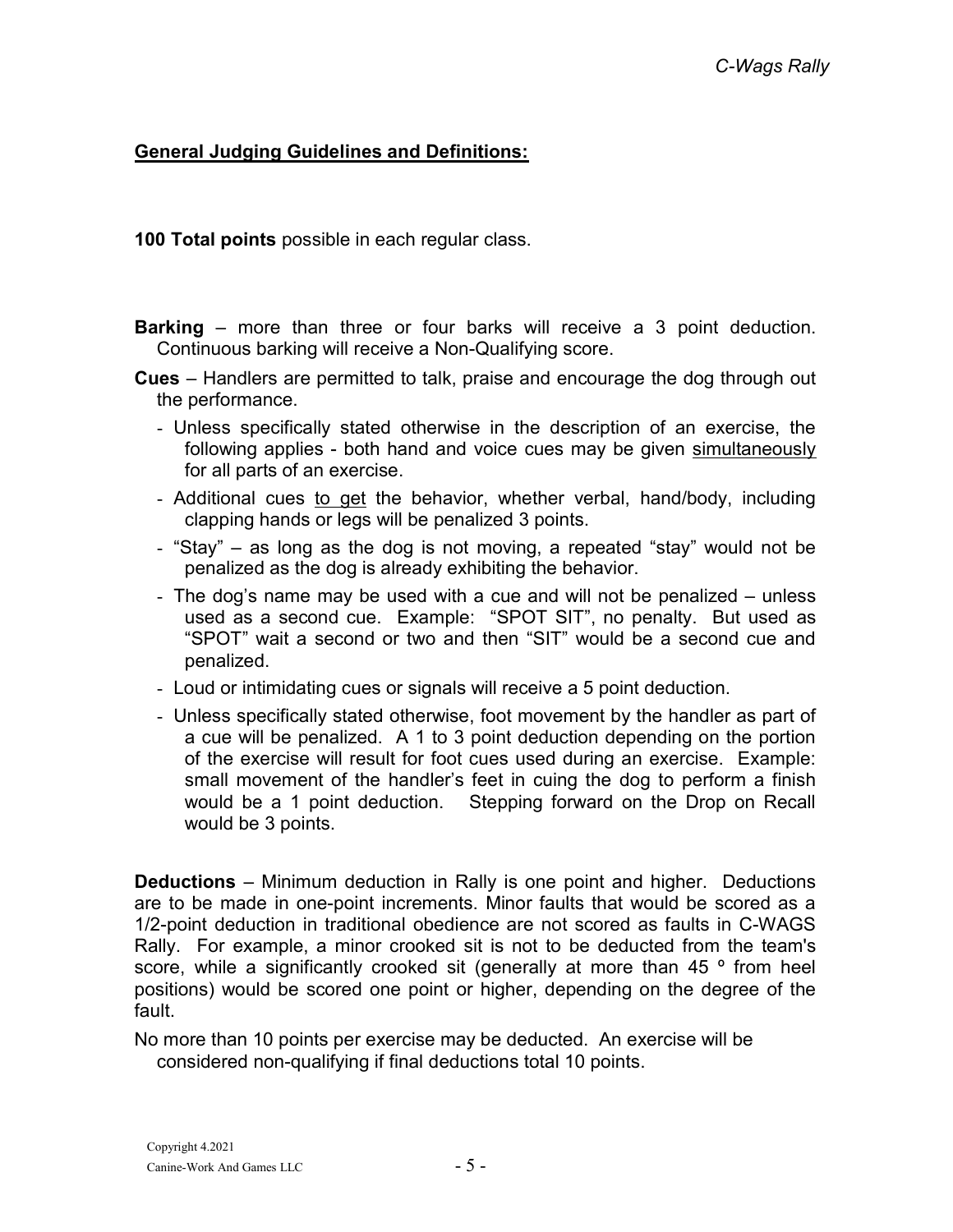Point Summary – see specific section for complete details.

## 1 Point or more Errors

Heeling errors including: tight leash, lagging, forging, wide, dog/handler casual contact.

Out of position including sits, fronts, downs, dog not moving with handler.

Slight movement (such as a step forward or to the side) of dog on Walk Around / Leave Dog exercises once the dog has gotten in position.

Foot movement by handler as part of a cue  $(1 - 3 \text{ pts})$ 

Over course time 1 point for every 10 seconds up to 60 seconds – 6 pts.

Handler error  $1 - 5$  points

## 3 Point Errors

Extra cues to get the behavior Cone knocked over Sign knocked over (not incidental falling of sign) deducted from total score, not exercise total Retry of an exercise Pivot made larger, performed as a circle Failure of the handler and/or dog to maintain pace change

## 3 Point or More

Excessive barking Dropped food - 4 points

## 5 Point Errors

Dog taking jump, table or tunnel out of exercise order

Position change not completed, such as missed down, stand, front

Position change where not indicated, such as a down at a sit exercise, sit on Heel Back 3 Steps. This 5 point error normally covers an additional cue to correct the position.

Leave Dog / Walk Around Exercises  $-$  dog moving up to  $\frac{1}{2}$  of body length (1-2) steps) forward, or up to  $\frac{1}{4}$  turn to the side.

Loud or intimidating command or signal

Handler pausing on any of the Moving Leave Dog exercises

Passing on opposite sides of a cone or extra loops on a cone exercise

Pace change by only one half of the team

Leaving the ring without the leash attached, but returning

Turning wrong direction on any type turn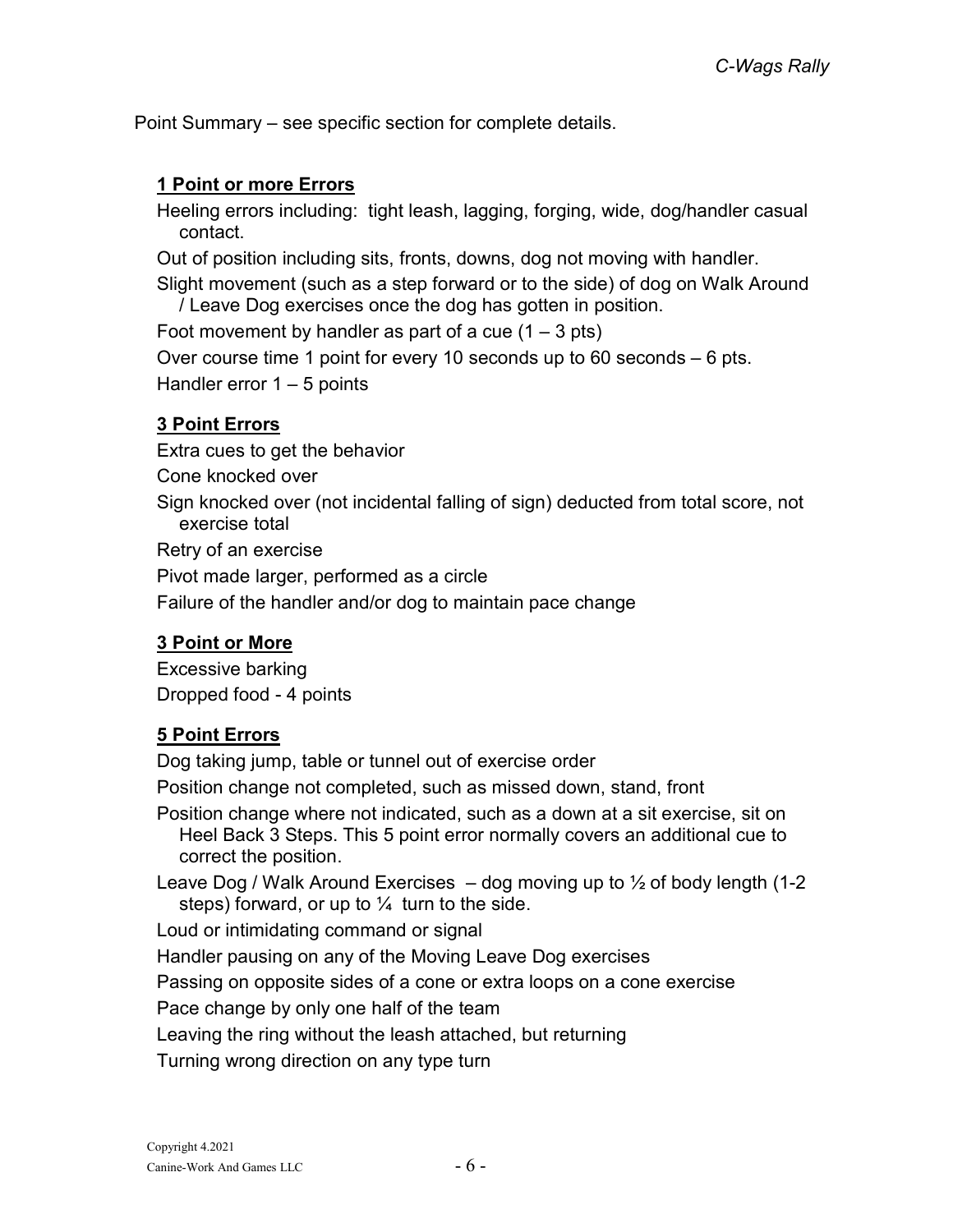## 7 Point Errors -

Exceeding retry limit

10 Point Errors eligible for a retry. Exercise not retried will result in an nonqualifying score

Following any "Leave Dog" exercise, failure of the dog to respond to first come cue

Incorrect path on any jump, tunnel exercise

Not completing the path of any cone or tunnel exercise

Failure of the dog to Down on PR #8 Moving Down

Dog sitting prior to Down on A# 20

Stopping on a Moving Leave Dog exercise

Failure of dog to switch sides

Dog not completing tunnel

Dog not taking jump, stepping on or between the broad jump boards

No change of pace by dog and handler team

## NQ

Missed an exercise / Off course – An exercise is considered missed once the next exercise has been started.

Dog leaving ring during the course

Dog dropping less than 3' from handler on Drop on Recall

Dog leaving the ring after the course without the leash attached

Food bowl tipped over

Food reward given at a time other than allowed

Dog eliminates in ring

Physical or harsh verbal corrections. The judge may excuse the team from the ring.

Jump bar knocked down during performance of exercise

Continuous barking

Leave Dog / Walk Around exercises - Dog changing position, moving more than 1/2 a body length (1-2 steps) forward, or turning 90º or more once the handler has left heel position

Exceeding course maximum time

Handler constantly changing pace to match dog's pace.

Constant tight leash

Touching of dog for Control

Signs of Aggression, extreme fear or uncontrollable behavior. May be excused.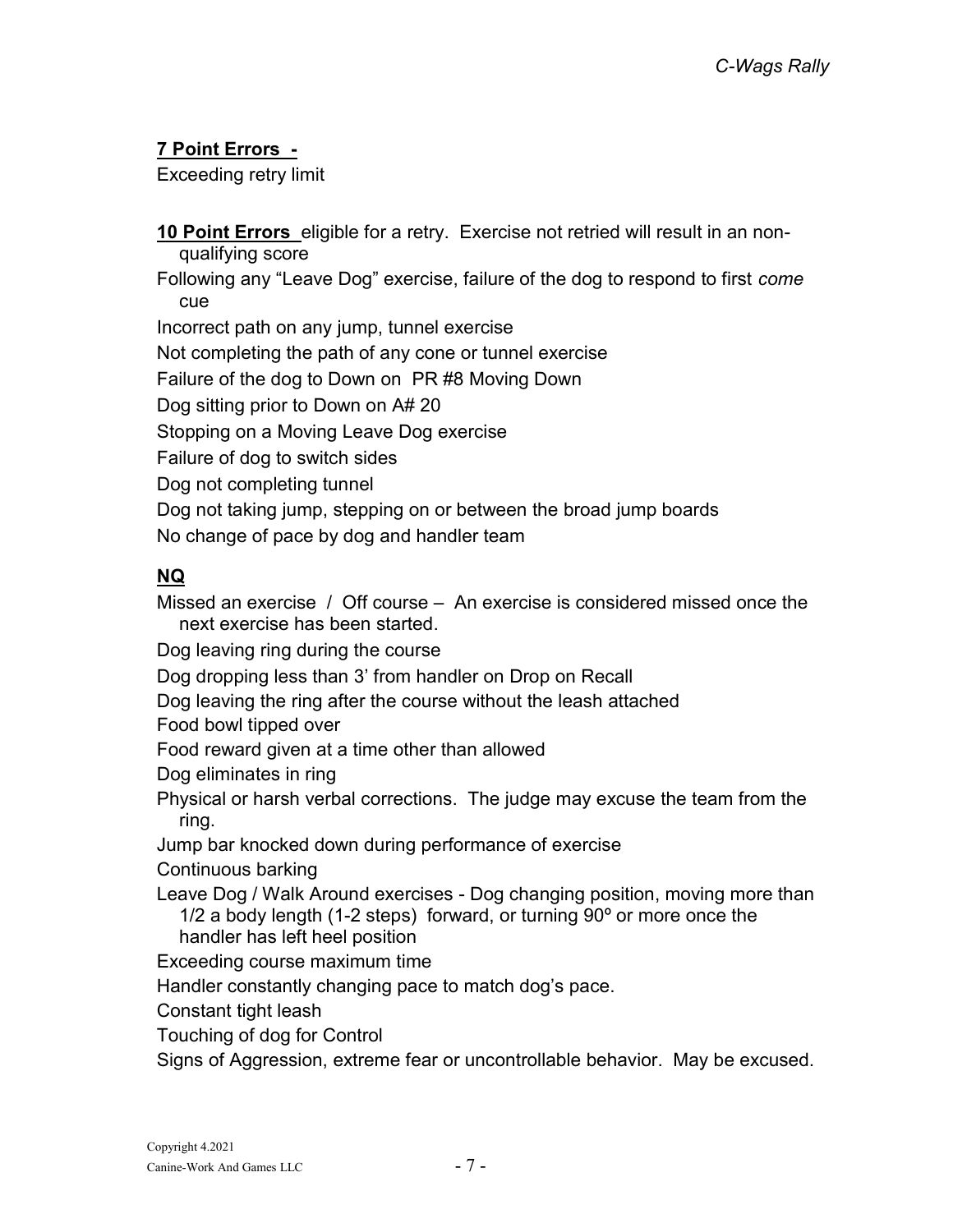Divisions A / B / Jr. / TO - The purpose of the "A" and "B" divisions is for placement awards based on their score and grouped with other dogs with similar experience. You are the only one who knows your dog's history and which division is appropriate. It is an honor system. In general, when you enter a class you want to be competing for placements against dogs with the same level of experience. When you look at the exercises in the class you are entering – are these newer to your dog exercises? Or has your dog gotten titles (from C-WAGS or any other venue) and had a lot of experience with these exercises? The "A" division should be used when your dog has not ever, anywhere titled at this level of exercises. The "B" division would be used when your dog has titled somewhere at this level of difficulty/exercises or above.

 All divisions may be combined for running order in all classes. Separate placements will be given to at least the top 4 teams in each division, excluding TO. (Trials held as a league or tournament will not be required to give placements in individual classes and may make awards at the end of the league.)

Jr = Junior Handler division for all handlers under age 17. See page 3.

TO =Trial Officials division for family members, trial officials. See page 3.

- Entering / Exiting the Ring Dogs must be on leash when entering and exiting the ring. Leashes will be removed inside the ring at a place designated by the judge/steward, and must be attached prior to leaving the ring. After completing the course: Dogs leaving the ring unleashed that are not under owner control will receive a Non-Qualifying score; Dogs that leave the ring under control, but have not yet left the gate area, and return to the ring to have the leash attached will receive a 5 point deduction to their score. Dogs that leave the ring unleashed and do not return to have the leash attached in the ring will receive a Non-Qualifying score. Dogs may be carried into or out of the ring. Leash rules still apply.
- Excusal -Dogs must be excused from the ring if they have bandages, stitches, become ill or eliminate in the ring. Physical or harsh verbal corrections by the handler or aggression, extreme fear or uncontrollable behavior by the dog may result in the team being excused.
- Food / Petting Rewards At the end of each stationary exercise (where the dog is not moving at completion), the handler may reward their dog with pets and/or a food treat. Food must be kept in a pocket until the exercise has ended. "Bait bags" may not be used. Handler dropping food will result in a deduction of 4 points from total score. Food out of the pocket prior to the end of the exercise will result in a Non-Qualifying score. After the team enters the ring and the dog is in the starting position, the handler may remove food from their pocket and treat/pet their dog before responding to the judge that they are ready to begin. Food may not be in the hand when entering the ring.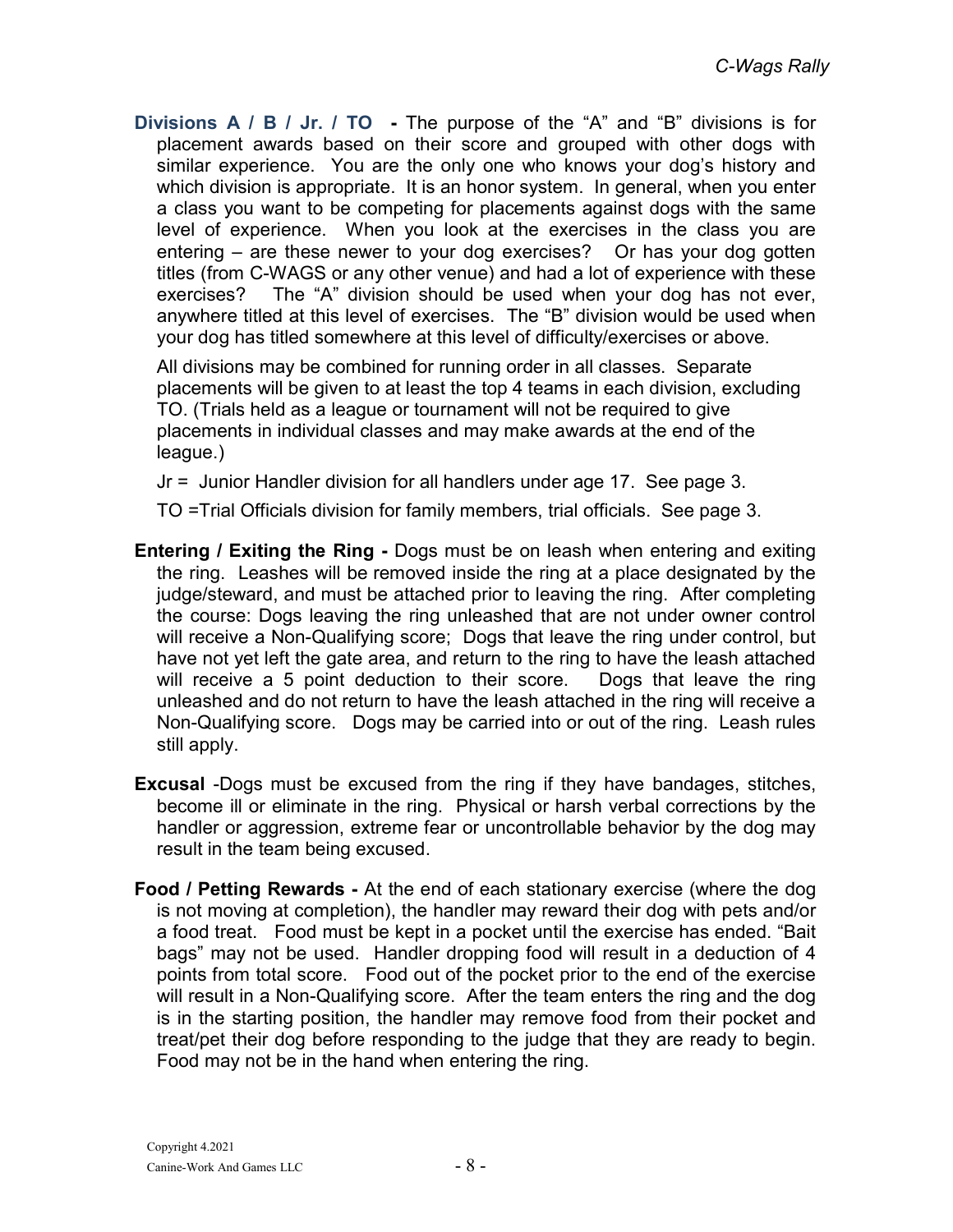- Hand and Leash position The leash should be held so that there is no tension on the dog's collar. The leash can be held in one or both hands, and leash and hand/arm position may change during the course. Movement of hands/arms may be considered cues. See "Cue" section. Hand / arm signals may be used alone or with verbal cues. Prolong use of hands as targets will be penalized as an additional cue.
- **Heel & Position** –the dog's body position regardless of activity such as moving, sitting, or lying down, should be in line with the handler's left side. The dog's right shoulder line should be within 12" of the handler's left hip line.
- Interference– Any interference that appears to aid the working team such as a dog that would have left the ring if not blocked by a person outside the ring - will result in the working team receiving a Non-Qualifying score.
- Judge's Instructions Prior to each class the judge will hold a briefing for the class and discuss any areas on the course that they feel may need explanation, such as "joined exercises", or sign placement. The class will be allowed at least 10 minutes to walk the course and ask the judge questions. A course map must be available to exhibitors prior to the class walk -through.
- **Jump** A bar jump, high jump or agility style jump constructed in a manner that provides stability and safety for all dogs may be used for jump exercises The uprights must be between  $4' - 5'$  apart with no wings. Jump heights will be  $4''$ 8"  $12$ "  $16$ ". The broad jump must also be between  $4' - 5'$  in width. The broad jump distance will be twice that of the upright jump height. Handlers will select the appropriate jump height for their dog as they are most qualified to know what is appropriate for their dog's age and physical condition.

| Shoulder height  | Bar/High Jump | <b>Broad Jump</b> |          |
|------------------|---------------|-------------------|----------|
| Under 11"        | 4"            | 8"                | 1 board  |
| 11" to under 15" | 8"            | 16"               | 2 boards |
| 15" to under 20" | 12"           | 24"               | 2 boards |
| Over 20"         | 16"           | 32"               | 3 boards |

## Suggested Jump Heights -

**Junior's Program** – When judging the Jr. team, judges should recognize that these teams are young and still developing. They should give a slight consideration to the age of the junior when deductions are made for handler errors. Minimum standards still need to be achieved to qualify.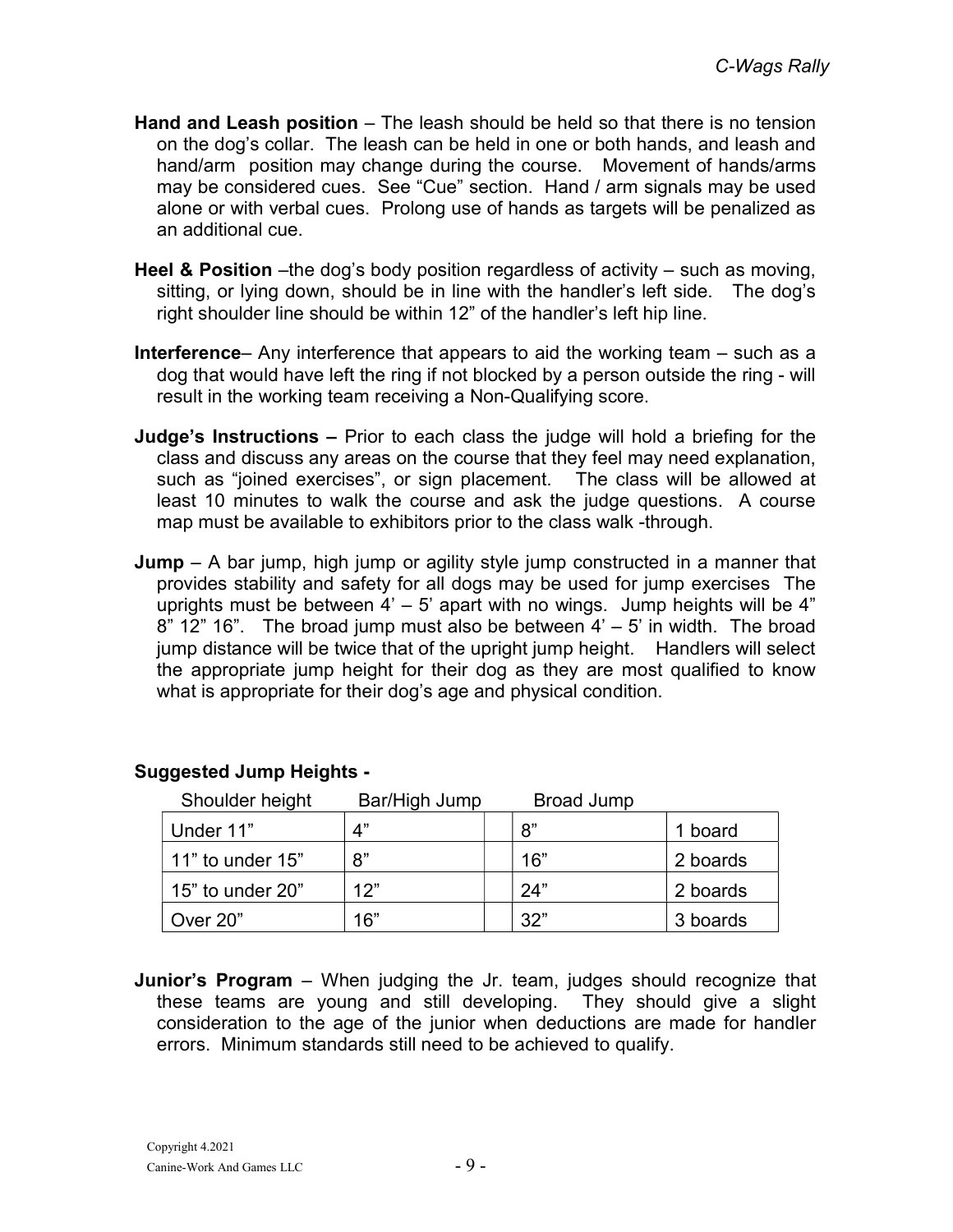Retries – Limited retries of an exercise may be made prior to beginning the next exercise on the course. The "A" division team has the option of one retry of two exercises on the course. The "B" division has one retry of one exercise on the course. The "JH" division has a total of 3 reties on the course.

 The exercise sign being Retried must be re-approached and the exercise began from the beginning. If successfully completed on the retry, the points deducted prior to the retry will be deleted (up to 10) and 3 points for the retry along with any points for errors scored on the retry will be deducted.

 Retries may not be used to change deductions listed as NQ. Deductions listed as 10 point errors may be retried. Exceeding the retry limits will result in a 7 point penalty off total course score for each additional retry.

- Ties for Placements Time will be used to determine placements for all score ties.
- Time Time starts when the team passes the START sign. Time stops when the team passes the FINISH sign If there is a timing malfunction for a team that is tied for placements, both teams will re-run the first 10 exercises to determine placement.
- Time Limits Course time is 3 minutes. Maximum course time is 4 minutes. Exceeding 3 minutes will result in time faults being deducted from total score. Time faults will be equal to 1 point for each 10 second interval over the 3 minute limit. (Beginning at one second = 1 point). Exceeding the 4 minute maximum time will result in a Non-Qualifying score. Zoom course time are Two minutes. Three minutes will result in a Non-Qualifying score.
- Touching of Dog / Collar For Control Handler may guide dog gently by the collar to the Start position and after the last exercise in the class prior to attaching the leash, during other times touching the dog for control will result in a Non-Qualifying Score.

## **Exercise Specific Scoring:** Basic scoring guidelines apply.

### Turns:

5 points – Turning wrong direction,

Pivots:

3 points – Made larger, performed as a circle.

## Position Changes:

 5 points – Not completed or performed where not a part of the exercise 10 points – Dog sitting prior to Down on A #20 - Down; Failure of dog to down on PR #8 – Moving Down

NQ - Dog failing to drop or dropping less than 3' from handler on Drop On Recall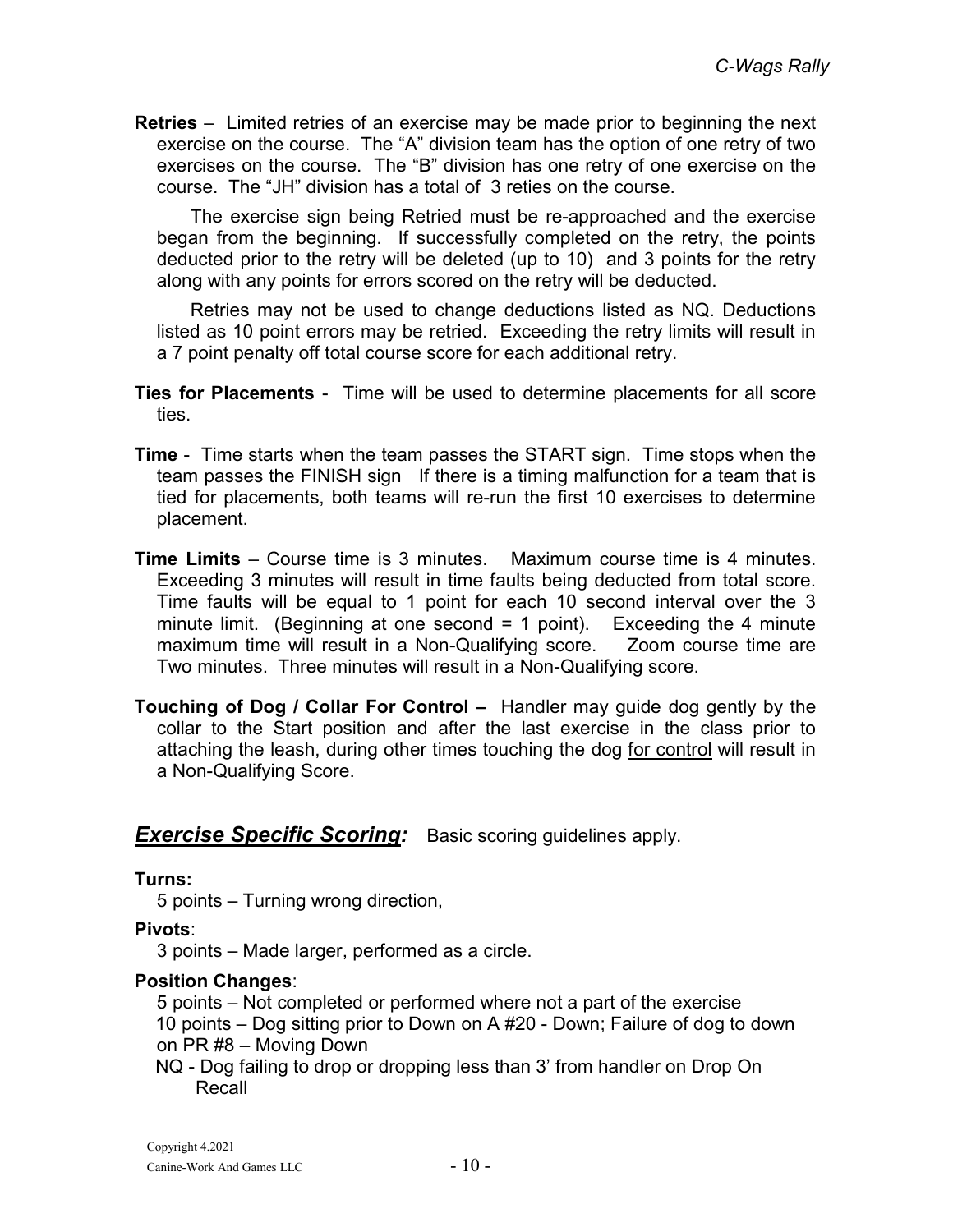## Leave Dog or Walk Around Exercises:

 1 or more points – Slight movement once dog has gotten into position 5 points – Dog moving up to  $\frac{1}{2}$  of body length forward (1-2 steps), or up to  $\frac{1}{4}$ turn to the side; handler pausing on any Moving Leave Dog exercise 10 points --Dog not responding on first cue to any "come" cue on exercise following "Leave Dog"; Handler stopping on a Moving Leave Dog exercise.

 NQ – Dog changes position once the handler has left heel position; moving more than ½ body length (1-2 steps) forward; or turning 90º or more.

## Cone / Bowl Exercises:

3 points – Cone knocked over; dog leaving handler to investigate bowls

5 points - Passing on opposite sides of a cone or extra loops on a cone exercise

10 points – Not completing the path of any cone (or tunnel) exercise NQ – Food bowl tipped over

## Table/Pause Box:

3 points – additional cue. No deductions other than additional cues for dog going off the table or out of the box before completing correct position.

5 points – handler crossing distance line

10 points – dog does not complete

## Tunnel:

3 points – additional cue to enter tunnel

5 points – handler crossing distance line

10 points – dog does not complete, or incorrect path

### Jump:

5 points – handler crossing distance line

10 points – Dog not taking jump or stepping on or between the broad jump boards, or incorrect path

NQ – Dropped bar during performance of exercise

## Side Switches:

1 - 3 points - the change appears awkward, or hesitation during change

5 points – changes are slow or awkward and require considerable help from the handler to achieve the side change.

10 points – failure of the dog to change sides

## Course Guidelines

### Ring Sizes:

Starter / Advanced / Zoom 1 / Zoom 1.5 1800 Sq. Ft. – 3500 Sq. Ft Pro / ARF / Zoom 2 2400 Sq. Ft. – 4000 Sq. Ft.